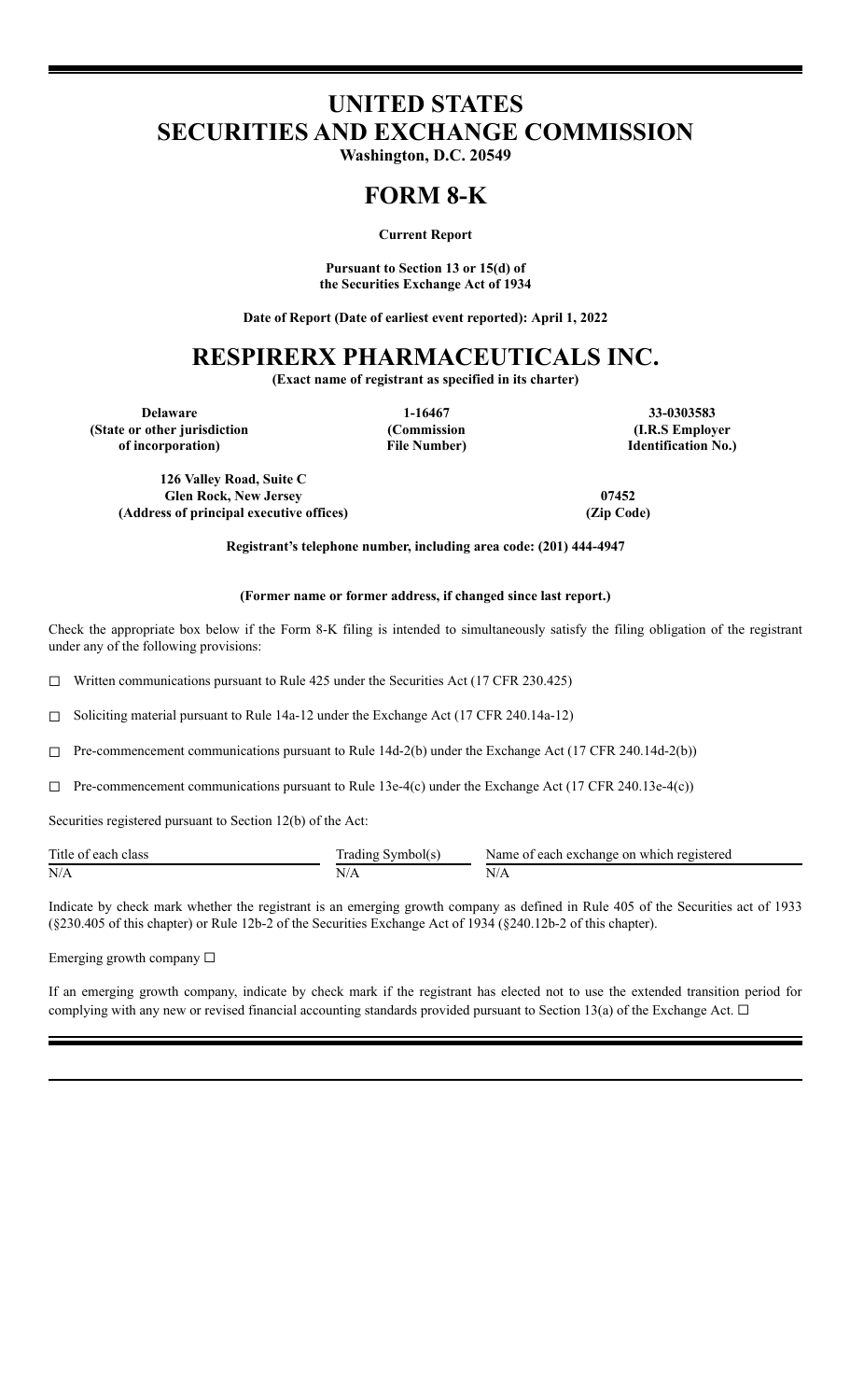#### **Item 1.01 Entry into a Material Definitive Agreement.**

#### Promissory Note Amendment

Amendment No. 1 to Promissory Note. On April 1, 2022, effective as of March 31, 2022, the Company and EMA Financial, LLC entered into a first amendment to that certain Promissory Note dated March 31, 2021 ("Note") referred to herein as "Note Amendment No. 1." Note Amendment No. 1 changes the maturity date of the Note to July 31, 2022, increases the guaranteed interest to \$15,000.00. In addition, he references to the state courts located in New York, NY or federal courts located in New York, NY in Section 4.6 of the Note were replaced with "Court of Chancery of the State of Delaware or, to the extent such court does not have subject matter jurisdiction, the United States District Court for the District of Delaware or, to the extent that neither of the foregoing courts has jurisdiction, the Superior Court of the State of Delaware."

The foregoing description of the Note Amendment No. 1 does not purport to be complete and is qualified in its entirety by reference to Note Amendment No. 1, a copy of which is attached to this Current Report on Form 8-K as Exhibit 99.1.

#### Item 2.03 Creation of a Direct Financial Obligation or an Obligation under an Off-Balance Sheet Arrangement of a Registrant.

The information provided in Item 1.01 of this Current Report on Form 8-K is incorporated by reference into this Item 2.03.

#### **Item 9.01 Financial Statements and Exhibits**

(d) Exhibits.

|         | <b>Exhibit No.</b> Exhibit Description                                      |
|---------|-----------------------------------------------------------------------------|
| $99.1*$ | Amendment No. 1 to Promissory Note                                          |
| 104     | Cover Page Interactive Data File (embedded within the Inline XBRL document) |

\* Filed herewith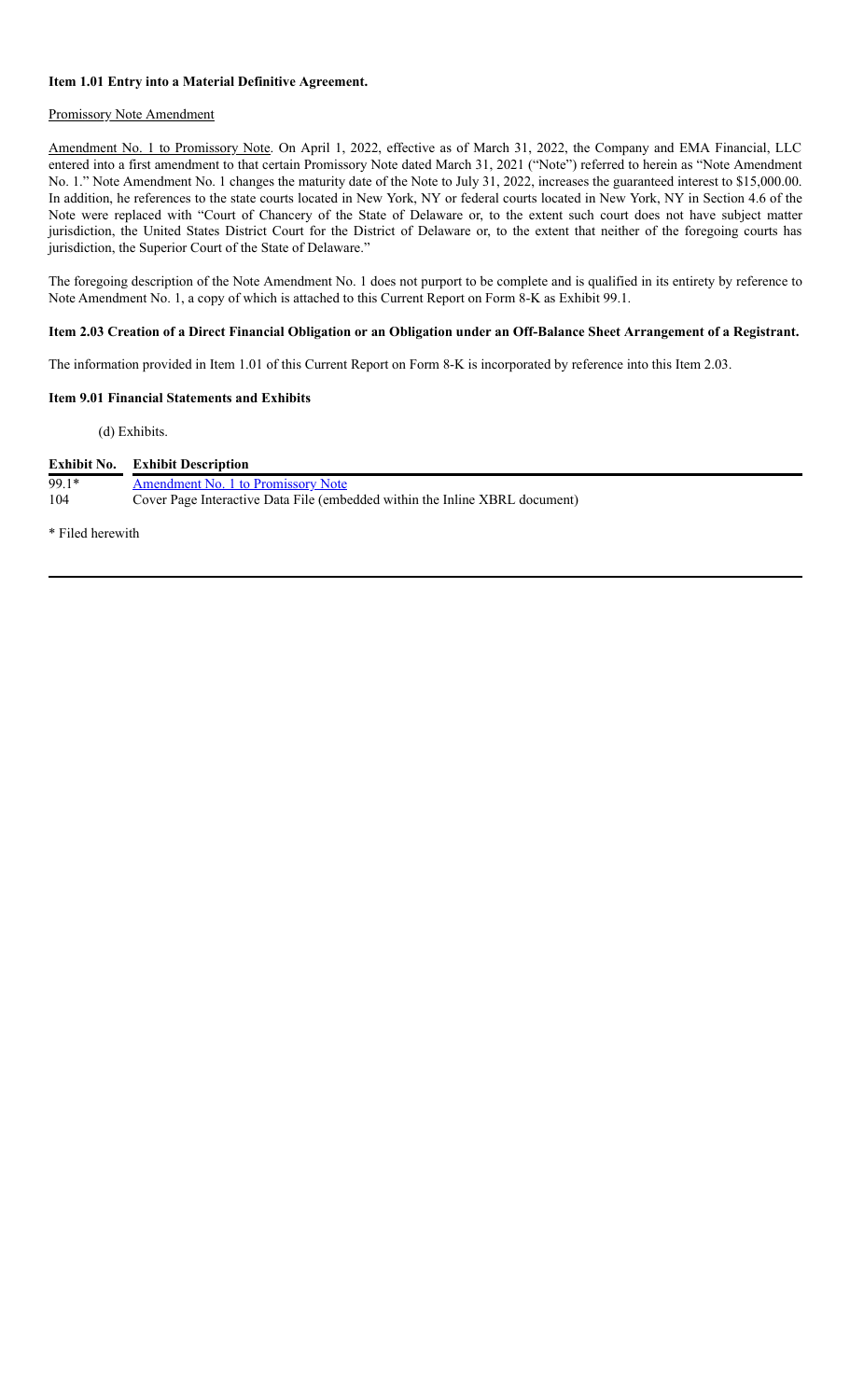Pursuant to the requirements of the Securities Exchange Act of 1934, the registrant has duly caused this report to be signed on its behalf by the undersigned hereunto duly authorized.

Date: April 4, 2022 RESPIRERX PHARMACEUTICALS INC. (Registrant)

By:*/s/ Jef Eliot Margolis*

Jeff E. Margolis SVP, CFO, Secretary and Treasurer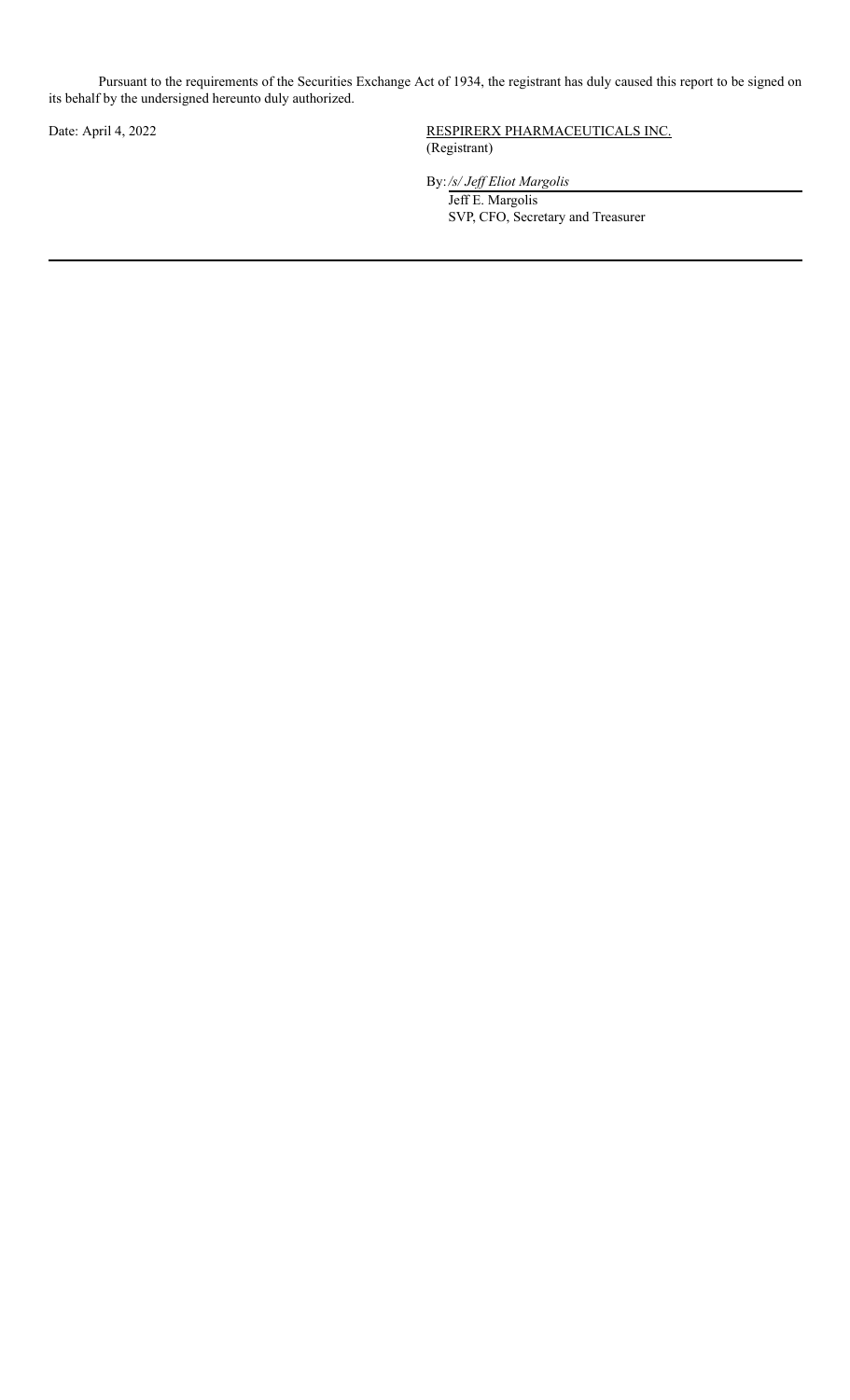#### **FIRST AMENDMENT TO THE PROMISSORY NOTE ISSUED ON MARCH 31, 2021**

THIS FIRST AMENDMENT to the Note (as defined below) (the "Amendment") is entered into on April 1, 2022, but made effective as of March 31, 2022, by and between RespireRx Pharmaceuticals Inc., a Delaware corporation (the "Company"), and EMA Financial, LLC, a Delaware limited liability company (the "Holder") (each the Company and the Holder a "Party" and collectively the "Parties").

#### **BACKGROUND**

A. The Company and Holder are the parties to that certain securities purchase agreement (the "SPA") dated March 31, 2021, pursuant to which the Company issued to Holder a promissory note on even date in the original principal amount of \$112,500.00 (as amended from time to time, the "Note"); and

B. The Parties desire to amend the Note as set forth expressly below.

NOW THEREFORE, in consideration of the execution and delivery of the Amendment and other good and valuable consideration, the receipt and sufficiency of which are hereby acknowledged, the Parties agree as follows:

1. The Maturity Date (as defined in the Note) of the Note shall be extended to July 31, 2022.

2. The reference to "first twelve months of interest (equal to \$11,250.00)" in the first paragraph of page 1 of the Note shall be replaced with "first sixteen months of interest (equal to \$15,000.00)".

3. The reference to "state courts located in New York, NY or federal courts located in New York, NY" in Section 4.6 of the Note shall be replaced with "Court of Chancery of the State of Delaware or, to the extent such court does not have subject matter jurisdiction, the United States District Court for the District of Delaware or, to the extent that neither of the foregoing courts has jurisdiction, the Superior Court of the State of Delaware".

4. This Amendment shall be governed by Section 4.6 of the Note (as amended).

5. This Amendment shall be deemed part of, but shall take precedence over and supersede any provisions to the contrary contained in the Note. Except as specifically modified hereby, all of the provisions of the Note, which are not in conflict with the terms of this Amendment, shall remain in full force and effect.

### *[Signature page to follow]*

1